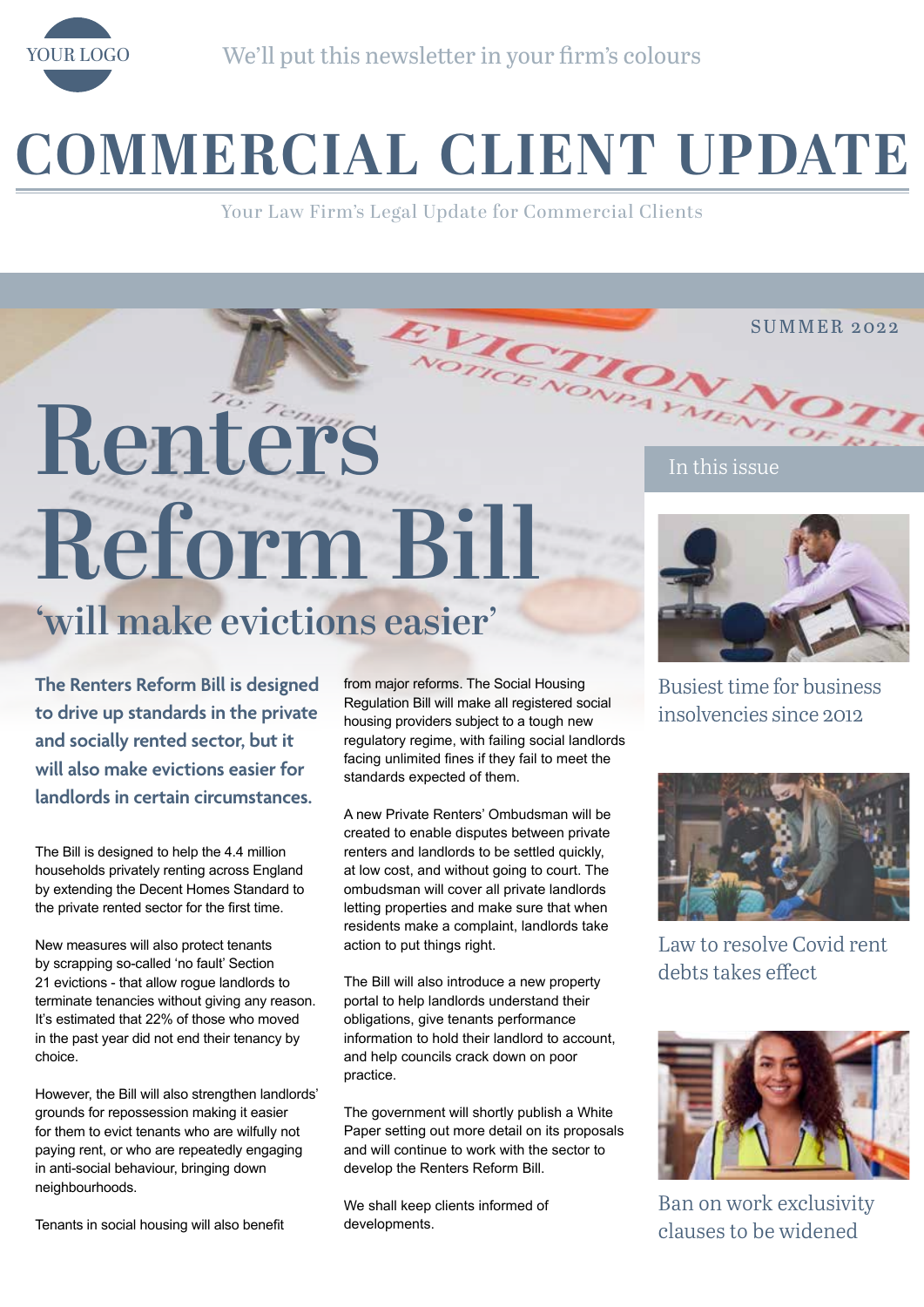# **Busiest time for business insolvencies since 2012**

**The first quarter of this year was the busiest for corporate insolvencies since 2012, according to the latest figures.** 

It's feared there may be worse to come because of rising inflation, increased fuel costs, and reduced consumer spending. The increase in interest rates is also likely to have an adverse effect on business viability.

Data from the Insolvency Service shows there were 4,896 underlying corporate insolvencies in Q1 2022 – an increase of 6.1% from Q4 2021's figure of 4,615,



and a rise of 112% on Q1 2021's figure (2,309).

There were 32,305 personal insolvencies in Q1 2022 – an increase of 16.8% from Q4 2021's figure of 27,668, and an increase of 14.2% on Q1 2021's figure of 28,298.

Christina Fitzgerald, President of insolvency and restructuring trade body R3, said: "This has been the busiest quarter for corporate insolvencies since 2012 as firms who have struggled with the economic consequences of the pandemic are now having to deal with the sharp rise in inflation.

"The figures reflect the tough climate businesses have been operating in over the last quarter. At a point where many businesses needed a return to normality, rising fuel and energy costs have put them under additional strain, and the effects of the increased cost of living has prevented the spending boom many were hoping for from happening."

Businesses are advised to keep a tight rein on credit control and take action quickly to ensure invoices to customers are paid on time to maintain cash flow and prevent debts building up.

### Please contact us for more information about the issues raised in these articles

## Insurance company wins £80m contract dispute with IBM

**IBM has been ordered to pay an insurance company £80m following a contract dispute.** 

It had agreed to provide Soteria Insurance Ltd with an IT system over a 10-year period. After a series of delays, Soteria refused to pay a "milestone" invoice presented by IBM.

Relying on the non-payment, IBM terminated the contract, and the IT system was never delivered.

Soteria alleged that IBM had wrongfully repudiated the contract and sought £132 million in damages for wasted expenditure flowing from the repudiation.



At trial, the judge found that IBM had wrongfully repudiated the contract, but that Soteria was unable to claim for wasted expenditure because of an exclusion clause.

Soteria appealed against the judge's construction of the exclusion clause.

The Court of Appeal ruled that the judge had been entitled to find that Soteria had disputed the invoice in good faith and that IBM could therefore not rely on the non-payment to justify its termination of the contract.

However, she had erred in construing the exclusion clause as precluding the buyer from recovering its wasted expenditure.

The contract defined "losses" widely and carved out specific types of loss in respect of which liability was excluded: "loss of profit, revenue [or] savings".

The clause did not exclude a claim for expenditure wasted because of the other party's repudiatory breach.

However, because of a contractual cap on damages, it was limited to recovering only £80.5 million.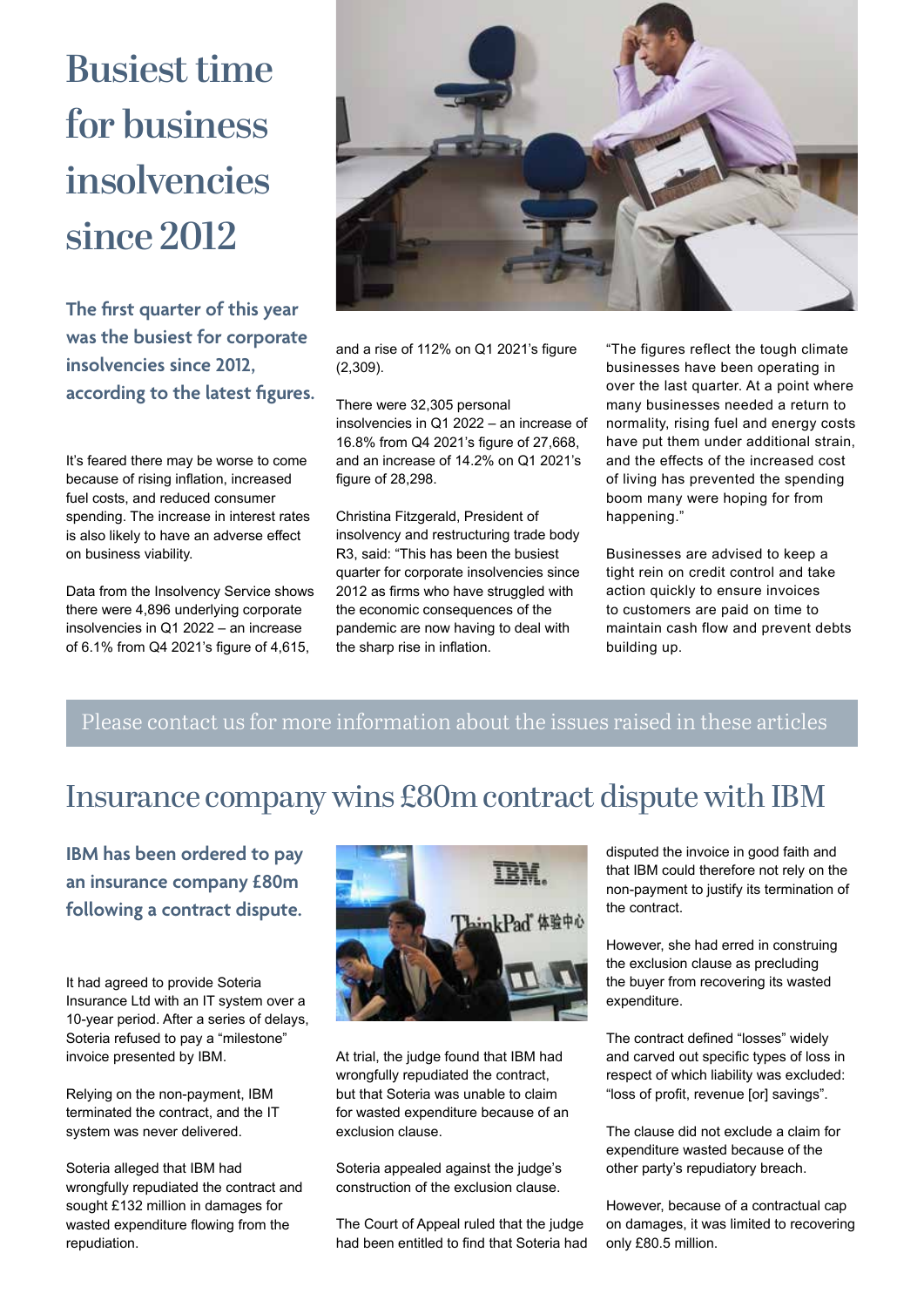

## **Law to resolve Covid rent debts takes effect**

**A new law to resolve commercial rent debts accrued because of the pandemic has now come into effect.** 

The Commercial Rent (Coronavirus) Act 2022 provides a legally binding arbitration process for eligible commercial landlords and tenants who have not already reached an agreement.

It's designed to resolve disputes about certain pandemic-related rent debt and help the market return to normal as quickly as possible.

The law applies to commercial rent debts of businesses including pubs, gyms and restaurants which were mandated to close, in full or in part, from March 2020 until the date restrictions ended for their sector.

Debts accrued at other times will not be included. Business Minister Paul Scully said: "Landlords and tenants should keep working together to reach their own agreements where possible using our Code of Practice to help them, and we've made arbitration available as a last resort.

"Tenants who can repay their rent debts in full, should do so, and when they cannot, landlords should try to share the burden, so we can all move on. The government encourages commercial landlords and tenants to negotiate their own agreement where possible, so that an arrangement to resolve debt is mutually agreed."

The general moratorium on commercial evictions and restrictions on Commercial Rent Arrears Recovery (CRAR) has now ended, but eligible firms remain protected for the next 3 months during which arbitration can be applied for or until the conclusion of an arbitration.

The moratorium has provided firms with breathing space to negotiate how to address the cost of commercial rent debts caused by the pandemic before the new law came into place.

## Director breached his duties when claiming expenses

**A director who used company money for his own private expenditure was found to be in breach of his fiduciary duties under the Companies Act 2006.** 

The director, Mr McDermott, joined Hamuel Reichenbacher Ltd in 2011.

In 2012, he acquired a 40% shareholding.

An accompanying agreement with the



other company director was drawn up

It governed his employment and office as director, including remuneration.

The relationship turned sour and against McDermott relating to the terms of his employment, the use of company money for his alleged private for items of the company's property when required to do so.

#### The court found McDermott to be an unreliable witness.

He had presented a receipt for a vehicle service to the company for payment having knowingly altered it to conceal that it related to the service of his wife's car.

He had claimed reimbursement for his wife's mobile phone charges, a tyrefitting package for her car and for private fuel yet had not been able to establish that she acted as his private secretary.

There were clear breaches of duty to declare personal interests and of duty to act within his powers.

The company was entitled to repayment of £24,000 taken as alleged pension provision and to payments allegedly in lieu of holiday.